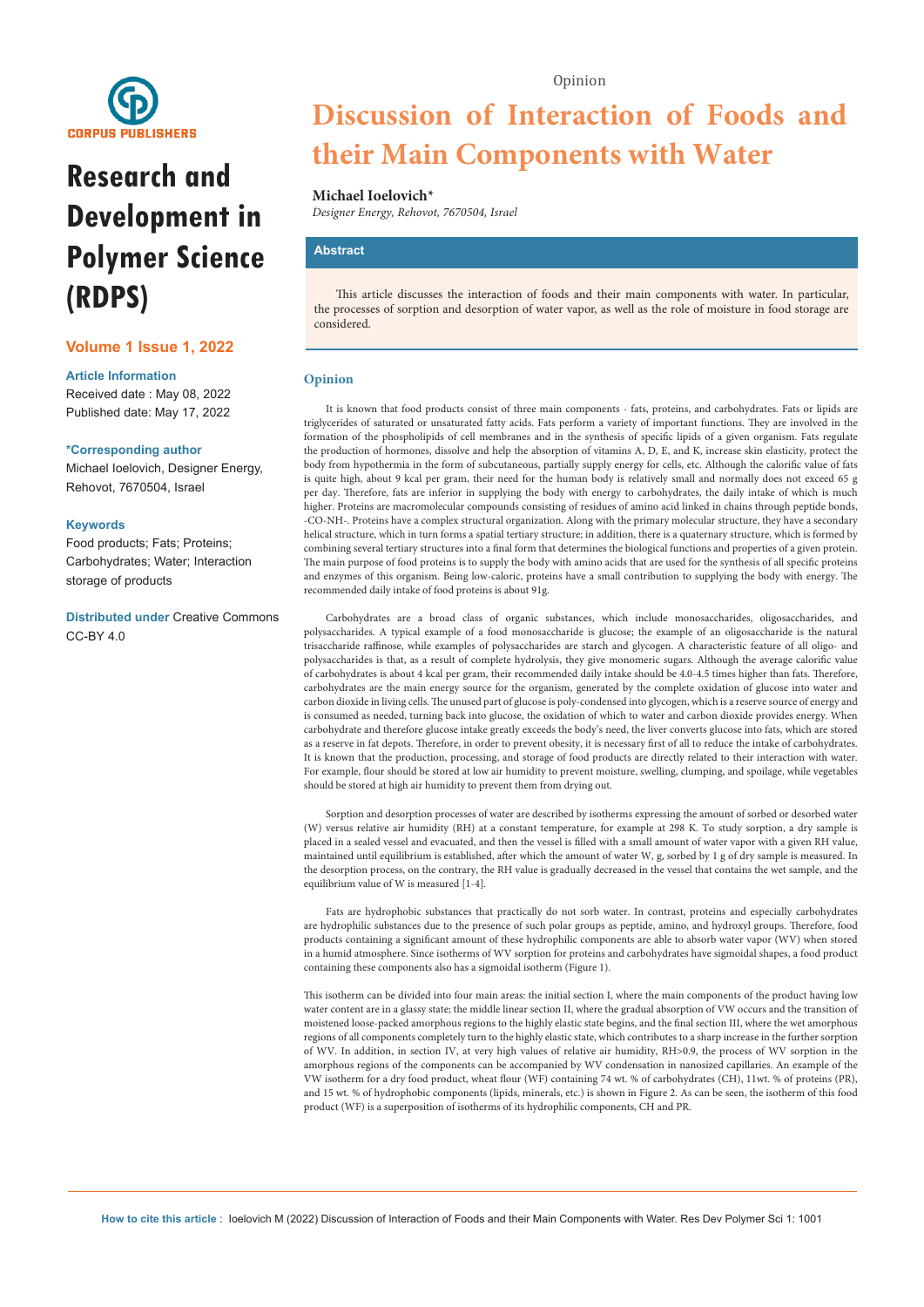

#### Copyright © loelovich M





It was proved that the sorption of WV by food products and their hydrophilic components, proteins, and carbohydrates, occurs according to the absorption of water molecules by polar groups located in the volume of the amorphous domains of the components. It is also known that the real specific surface area of dry food products and their components, measured by the adsorption of inert gases and vapors, is very small and does not exceed a few square meters per g. As a result, such popular sorption models as mono- and multimolecular adsorption of WV on the surface of pores should be excluded from consideration. For the same reason, it makes no sense to use various equations of surface adsorption to calculate the isotherms of WV sorption by food products and their hydrophilic components. Moreover, such equations do not allow one to adequately calculate the entire sorption isotherms and found sorption parameters.

In our studies, based on the absorption mechanism and thermodynamics of interaction, the following simple equation of sigmoidal isotherm was derived:

$$
W = Wo / [1 - K \ln(RH)] \quad (1)
$$

where Wo is the maximum sorption value at  $RH = 1$ .

To find the value of Wo and the coefficient K, this equation must be presented in a linear form:

### $W^{-1} = Wo^{-1} - (K/Wo)\ln(RH)$  (2)

For example, for such carbohydrate as amorphized starch, the isotherm of WV sorption indeed is straightened in the coordinates of eq. (2) (Figure 3).

Extrapolating the dependence  $1/W = f[-ln(RH)]$  for amorphized potato starch to the value of the corresponding -ln(RH) =0, the value of 1/Wo and its reciprocal, Wo= 0.5 were found, while from the slope coefficient, K/Wo, the parameter K=2.7 was calculated. It was shown, that after excluding a small amount of capillary-condensed water, the experimental sigmoidal isotherm almost completely coincides with the calculated isotherm, which indicates the adequacy of the calculating method based on the WV absorption mechanism. The isotherms of WV desorption from wet food products and their hydrophilic components also have a sigmoidal shape. However, for the same sample, the desorption isotherm is higher and therefore does not coincide with the sorption isotherm. This phenomenon is called hysteresis of sorption-desorption (Figure 4).



**Figure 3: Linearized isotherm of WV sorption by amorphized potato starch at 298 K.**



The most likely explanation for this phenomenon is that the wet components of the food product - proteins and carbohydrates, at high RH values are highly elastic and therefore their sorption centers are completely accessible to water molecules. On the other hand, dry hydrophilic components are in a glassy state, which limits the accessibility of water molecules to polar groups - sorption centers. Thus, the number of sorption centers available for WV during desorption will be higher than during sorption, which causes the hysteresis phenomenon. After excluding capillary condensed water, the desorption isotherm can be calculated using an equation similar to the eq. (1), but with a smaller parameter K. For example, for amorphized potato starch, the parameter K in eq. (1) during WV desorption will be 2.2 instead of 2.7 during sorption. Relative humidity of air plays a decisive role in the preservation and spoilage of food during storage. Numerous studies have shown that oxidation of fats can occur even at room temperature if the RH value exceeds 0.25 (at the beginning of section II of the isotherm in Figure 1). If the food product has an acidic pH value, then its oligomeric and polymeric carbohydrates may hydrolyze at room temperature if this product has been stored in humid air with RH>0.3 (in the middle of section II of the isotherm in Figure 1). To prevent enzymatic hydrolysis, storage of the product in an atmosphere of low humidity, RH<0.4, is required (in section I

**Citation:** Ioelovich M (2022) Discussion of Interaction of Foods and their Main Components with Water. Res Dev Polymer Sci 1: 1001